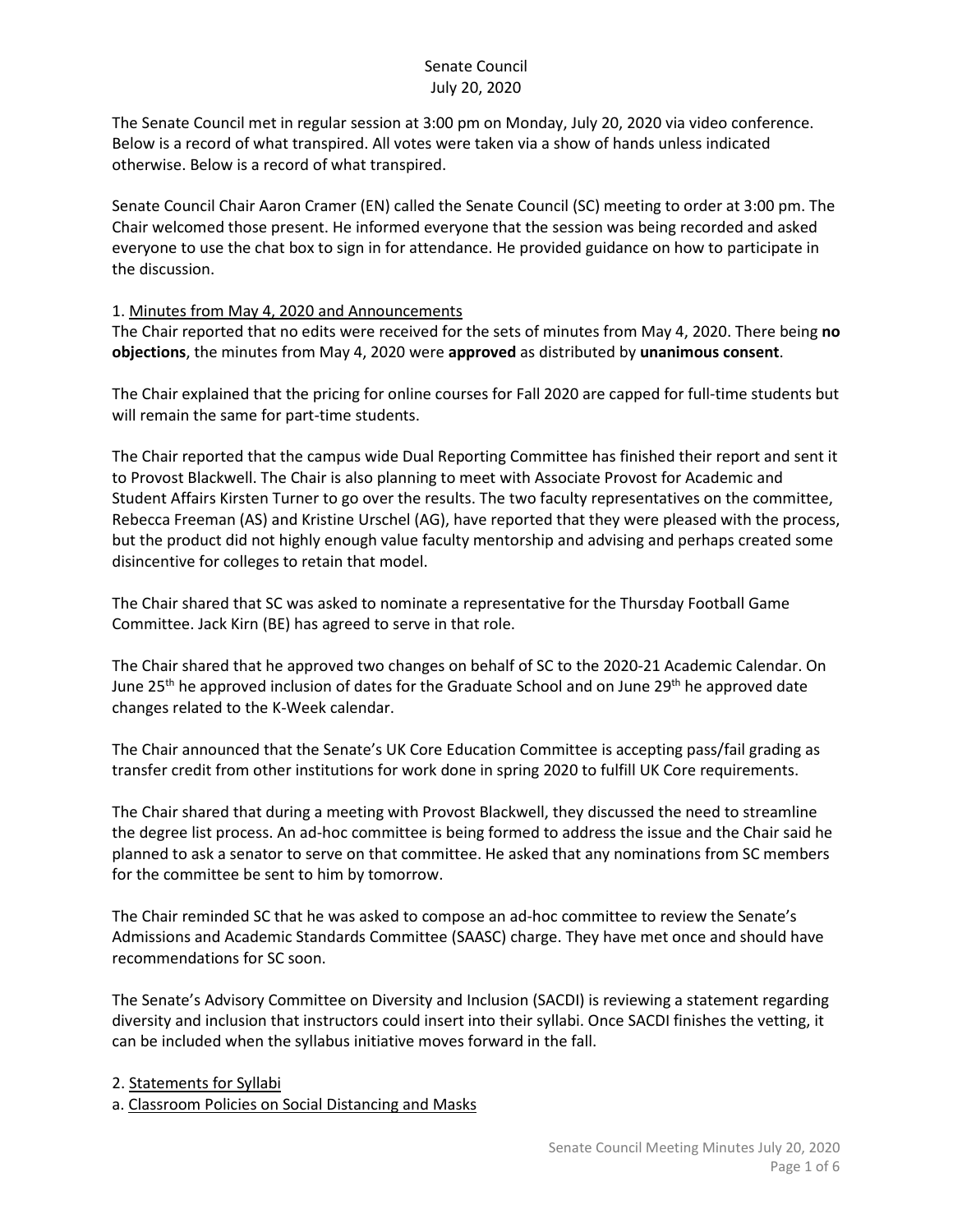The Chair shared the recommended syllabus language related to the COVID-19 response submitted by the Dean of Student's office. He explained that If the recommended language is accepted by SC, it will be added to the syllabus template/website.

The Chair welcomed Dean of Students Nick Kehrwald to share more information about the recommendations. Kehrwald explained that Student and Academic Life (SAL) and Faculty Fellows Corrine Williams (PbH) and Katherine McCormick (ED) explored what institutional-level requirements for healthy behaviors might be needed. They partnered with SC Chair Cramer and a colleague from the Teaching, Learning, and Academic Innovation office about flexibility in the classroom. Director of the Disability Resource Center David Beach was also consulted about accommodations for individuals who are unable to wear a mask. Kehrwald then described the proposed language. The Chair opened the floor for questions.

The floor was opened for questions and comments which included:

- What are the requirements for outside of the classroom environments, like hallways and dining areas? In response, Kehrwald explained that in the Playbook, everyone is required to wear a mask inside and outside of the classroom. Masks should be worn indoors at all times and outdoors when social distancing is not possible.
- What should an instructor do if a student refuses to wear a mask? In response, Kehrwald explained that they are currently working on an engagement script of how to best respond without escalating the situation. The proposed language states that the student will be asked to leave the classroom if they are not wearing a mask and students will need to get prior approval before not wearing a mask.

Bird-Pollan (LA) **moved** to endorse and circulate the recommended syllabus language related to the social distancing and masks. Brion (EN) **seconded**. The Chair asked if there was any debate. There was discussion about face shields and other types of face coverings and if the policy should apply to only inperson, face to face instruction. The Chair suggested a friendly amendment to recommend the syllabus language to faculty teaching face-to-face courses. Bird-Pollan and Brion accepted the friendly amendment and there were no objections from other SC members. The Chair asked Kehrwald if he expected any significantly different language to come forward after the SC endorsed its use but Kehrwald did not think there would be. He thought it was likely that an engagement script would be forthcoming and respond to some of the questions that SC members had asked about interacting with students about masks.

There was discussion about terminology regarding masks and shields. After brief discussion, both Bird-Pollan (LA) and Brion (EN) agreed to changing the draft language to instead refer to "mask or Universityapproved face covering." There was no further discussion. A **vote** was taken and the motion **passed** with none opposed.

## b. Classroom Recording Statement

The Chair explained that the classroom recording statement was developed by Associate Provost for Teaching, Learning, and Academic Innovation Kathi Kern and her workstream. Margaret Mohr-Schroeder (ED) who is leading a subcommittee in that workstream and Jennifer Bird-Pollan (LA) were recognized for their contributions in developing the statement. The Chair noted that Charnigo (PbH) had offered some comments about the Statement over the weekend. He then welcomed Kern to further explain the statement.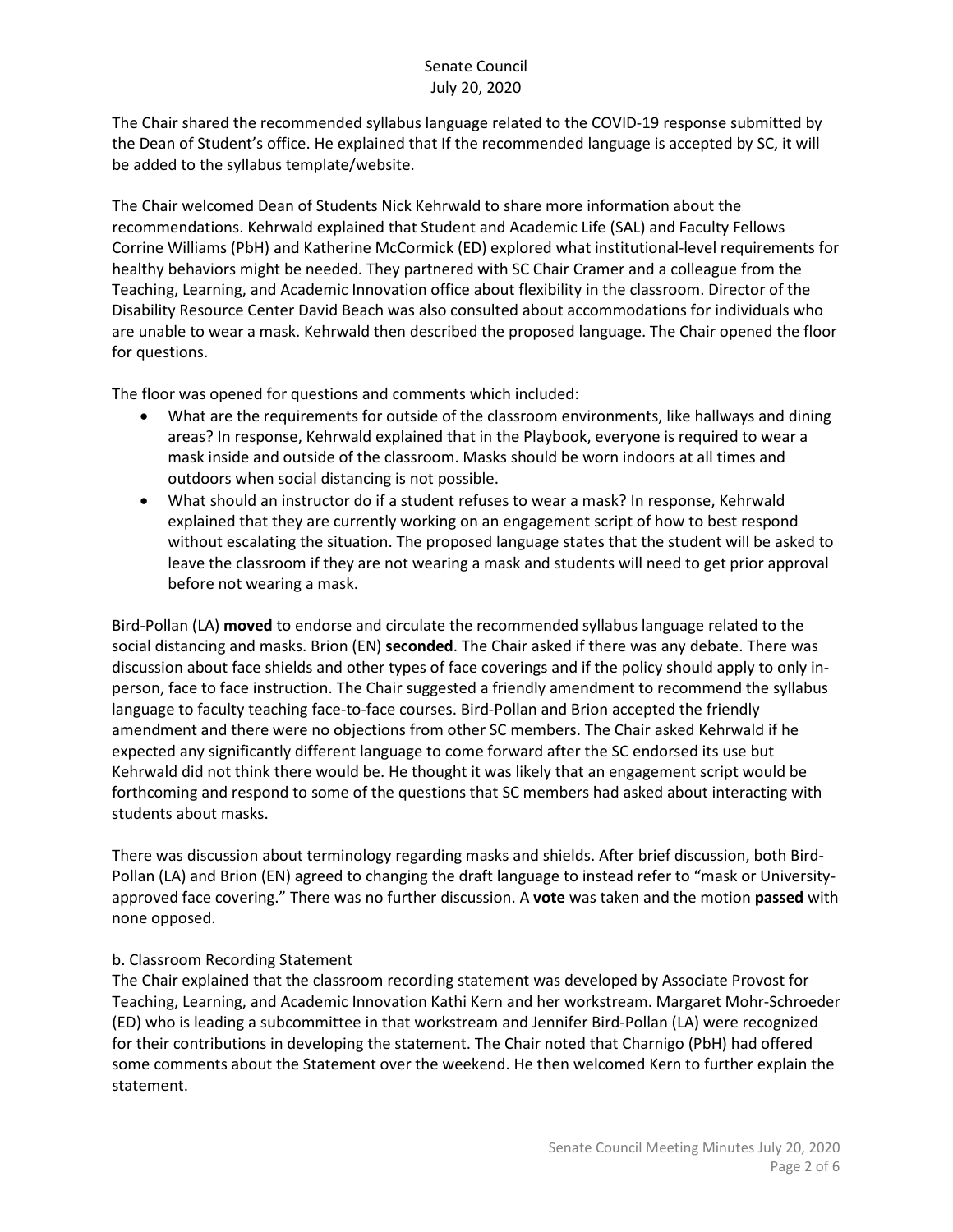Kern thanked Charnigo for his thoughtful comments. She, along with Mohr-Schroeder and Bird-Pollan, put the statement together to address faculty and student concerns about recording within classrooms. Kern went over the suggested changes to the statement made to accommodate Charnigo's concerns, by removing the language about recording other students and clarifying that it is fine for the student to use the educational material for other reasonable educational or professional purposes.

Brion **moved** to endorse the classroom recording statement with the language as amended in the meeting for use in syllabi. Andrade (ME) **seconded**. The Chair asked if there was any debate and there was none. A **vote** was taken and the motion **passed** with none opposed.

#### 3. COVID Ongoing Discussion

## a. Changes to Professional Calendars

## i. College of Pharmacy

Associate Dean of Academic Programs Frank Romanelli (PH) explained the proposed changes. Andrade (ME) **moved** to approve the proposed College of Pharmacy calendar changes. Collett (HS) **seconded**. The Chair asked if there was any debate and there were questions about fall break and holidays. Wheeler (SGA) read a statement in favor of approving the proposed calendar from Taylor (SGA) who was unable to attend the meeting. A **vote** was taken and the motion **passed** with none opposed.

## ii. College of Law

Associate Dean of Academic Affairs Douglas Michael (LA) explained the proposed changes. It was clarified that the final exams would be taken remotely. Charnigo (PbH) **moved** to approve the proposed University of Kentucky J. David Rosenberg College of Law calendar changes. Andrade (ME) **seconded**. The Chair asked if there was any debate and there was none. A **vote** was taken and the motion **passed** with none opposed.

#### b. Proposed Nonstandard Course Calendars

#### i. EMBA Courses

Executive Director of the Professional Resource Center Lorna Patches (BE) explained the proposed calendar. It was clarified that the courses can be moved online later, if needed, due to COVID-19. Brion (EN) **moved** to approve the proposed nonstandard EMBA course calendars. Andrade (ME) **seconded**. The Chair asked if there was any debate and there was none. A **vote** was taken and the motion **passed** with none opposed.

#### ii. RSD courses

Associate Dean for Academic Affairs Reny de Leeuw (DE) explained the two proposed nonstandard course calendar requests. It was clarified that there would be a Thanksgiving break and Christmas break. Andrade (ME) **moved** to approve the proposed nonstandard RSD calendars. Bird-Pollan (LA) **seconded**. The Chair asked if there was any debate and there was none. A **vote** was taken and the motion **passed** with none opposed.

#### iii. PAS Courses

Associate Dean of Academic Affairs and Undergraduate Education Karen Badger (HS) explained the proposed nonstandard course calendars for PAS, PT, and CSD courses. Communication Sciences and Disorders Department Chair Anne Olson (HS) and Physical Therapy Department Chair Tony English (HS) also explained more about their respective calendars.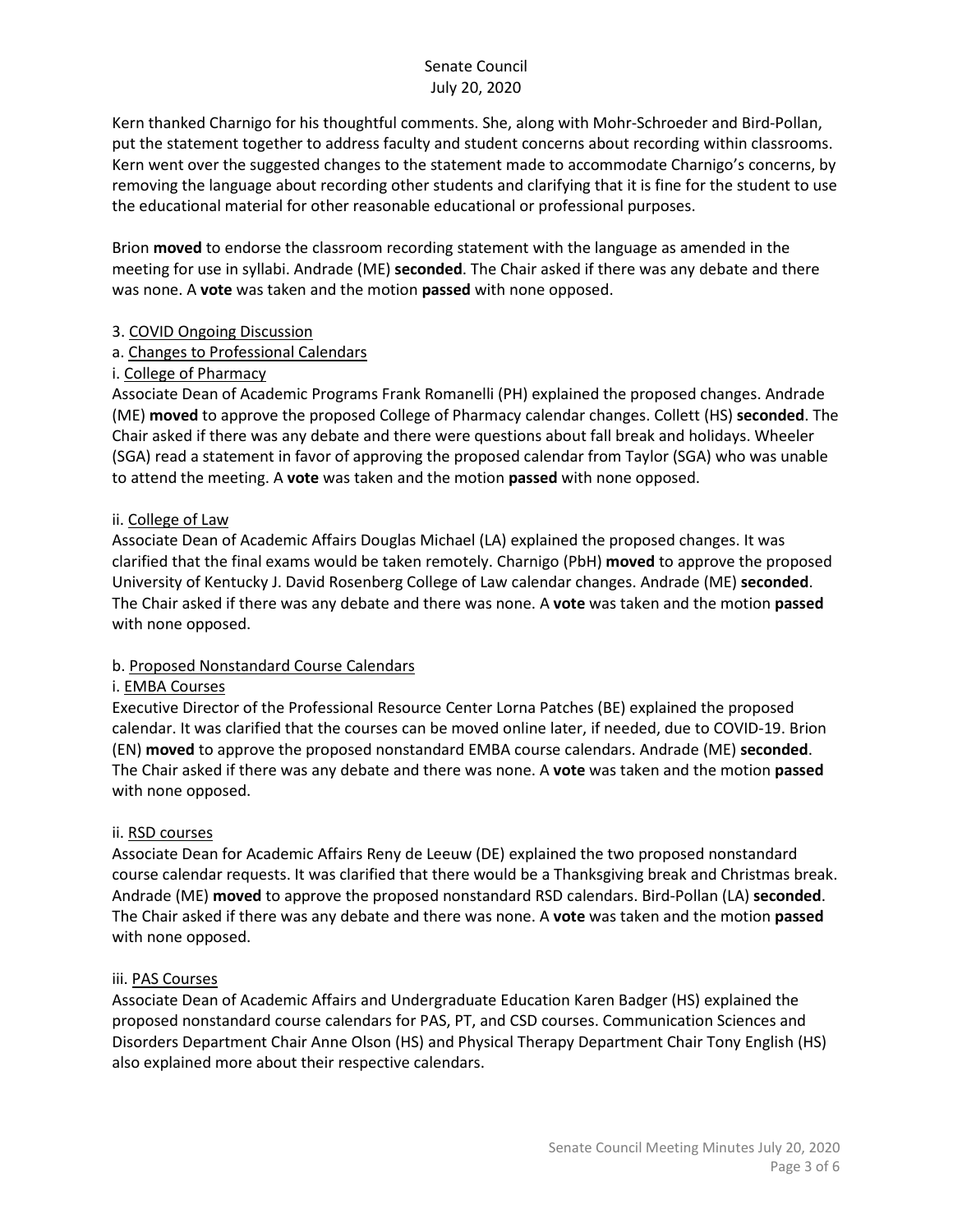Andrade (ME) **moved** to approve the proposed PAS calendar. Bird-Pollan (LA) **seconded**. The Chair asked if there was any debate and there was none. A **vote** was taken and the motion **passed** with none opposed.

There was clarification of what measures are being taken to ensure students maintain COVID-19 safety standards.

#### iv. PT Courses

Andrade (ME) **moved** to approve the proposed PT nonstandard course calendars. Brion (EN) **seconded**. The Chair asked if there was any debate and it was clarified that there would be a fall break. A **vote** was taken and the motion **passed** with none opposed.

## v. CSD Courses

Andrade (ME) **moved** to approve the proposed PAS calendar. DeShana (HS) **seconded**. There were a few questions. The Chair asked if there was any debate and there was none. A **vote** was taken and the motion **passed** with none opposed.

## vi. AAD Courses

Arts Administration Department Chair Rachel Shane (FA) explained the proposed calendar. Charnigo (PbH) **moved** to approve the proposed AAD calendar with the typo of 20220 changed to 2020. Soult (AS) **seconded**. The Chair asked if there was any debate and there was none. A **vote** was taken and the motion **passed** with none opposed.

## c. Definition of Reading Day

The Chair shared that Academic Ombud Kaveh Tagavi asked for the definition of a reading day. Since there is no definition, this should be rectified. He explained that when the ad-hoc Calendar Committee brought forward their proposal last spring, which included the new "reading days," there was a footnote explaining them. Although not yet explicitly stated, the Chair suggested that that definition was what SC had in mind when approving the Academic Calendar for Fall 2020 that included reading days.

There was much discussion including:

- Adding the term to the glossary in the S*enate Rules* (*SRs*).
- Provisional definition for Fall 2020 semester.
- Waiting until the full Senate returns in the fall to discuss any SR amendments.
- If make-up tests and assignments would be allowed during the reading days.

Soult **moved** to accept the Calendar Committee's footnote, as edited during the meeting to remove the first two sentences and the last sentence, as the definition of a "reading day. Brion (EN) **seconded**. The Chair asked if there was any debate and there was some, primarily about whether or not to allow makeup tests and assignments to be due on reading days. A **vote** was taken and the motion **passed** with none opposed.

## d. Discussion on Attendance Policies - What it Means to Attend

The Chair asked SC to consider if the existing excused absence policy in the *SRs* is adequate for Fall 2020, as it relates to COVID-19. Will students be excused if the COVID safety and wellness app tells a student to stay home? What kind of documentation is needed if a student is sick? A summary of the *SR* language about absences was posted for SC's reference.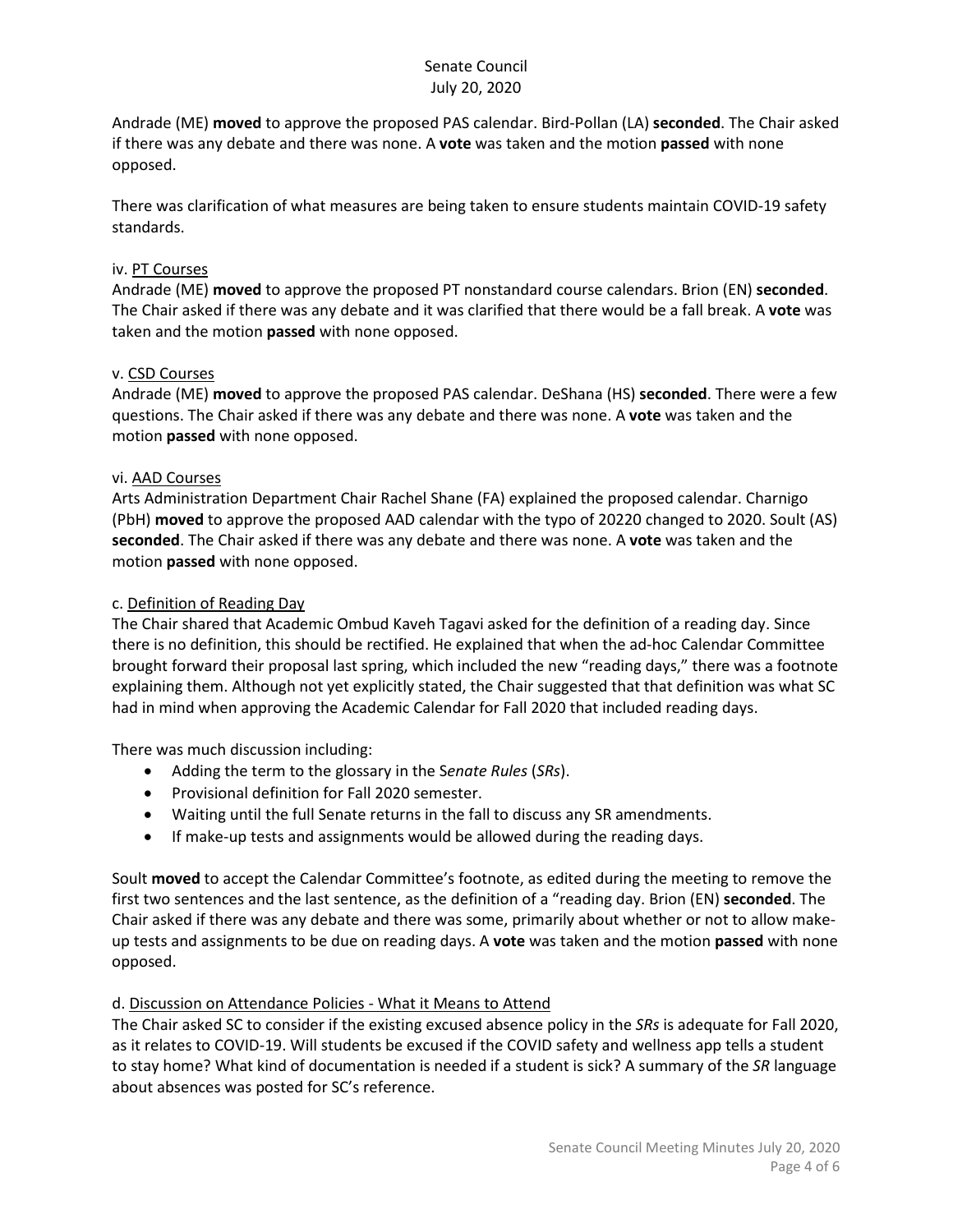There was much discussion including:

- Importance of supporting faculty who are teaching in person.
- Clarification that the Provost's Office is not requiring faculty to teach in multiple modalities.
- If the attendance policy will be in effect for students taking hybrid courses.
- If existing policies for attendance can be used.
- If absences are excused if a student is in quarantine.

Charnigo (PbH) **moved** to interpret the rules that it shall be regarded as an excused absence when a student is directed not to attend class by the University, a medical professional, or a public health professional. Blonder (ME) offered a friendly amendment to replace "not to attend class" with "to selfquarantine". Charnigo accepted the amendment. Blonder (ME) **seconded**.

The Chair asked if there was any debate and there was much discussion, including the need to clarify if the interpretation is meant only for face-to-face instruction for the Fall 2020 semester and if the motion should refer explicitly to the COVID safety and wellness app. Friendly amendments were accepted to describe the motion as an interpretation of the *SRs* regarding "Excused Absences" for the Fall 2020 semester. There was additional editing.

When there was no further discussion, a **vote** was taken on the motion that for the Fall 2020 semester, an absence from a required in-person interaction shall be regarded as excused if the student has been directed to self-quarantine by the University (including its app), a medical professional, public health professional, or government official. The motion **passed** with none opposed.

4. Committee Reports

a. Senate's UK Core Education Committee (SUKCEC) - Patrick Lucas, Chair

i. 2019-20 Report

Report postponed until a later meeting.

5. Discussion on Possibility of Diversity and Inclusivity Requirement for Undergraduates

The Chair explained that there was a proposal for a University-wide diversity requirement when Katherine McCormick (ED) was SC chair. The proposal did not move forward then, but it may be a good time to take another look at it. He suggested sending the proposal to Senate's Advisory Committee on Diversity and Inclusion (SACDI) for their consideration.

Bird-Pollan (LA) **moved** to send the proposal to SACDI for their recommendations. Cantrell (ED) **seconded**. The Chair asked if there was any debate and there was none. A **vote** was taken and the motion **passed** with none opposed.

6. Items from the Floor (Time Permitting) None.

The meeting was unanimously adjourned at 5:15 pm.

Respectfully submitted by Aaron Cramer, Senate Council Chair

SC members present: Andrade, Bird-Pollan, Blonder, Brion, Cantrell, Charnigo, Collett, Cramer, Hall, Soult, and Wheeler.